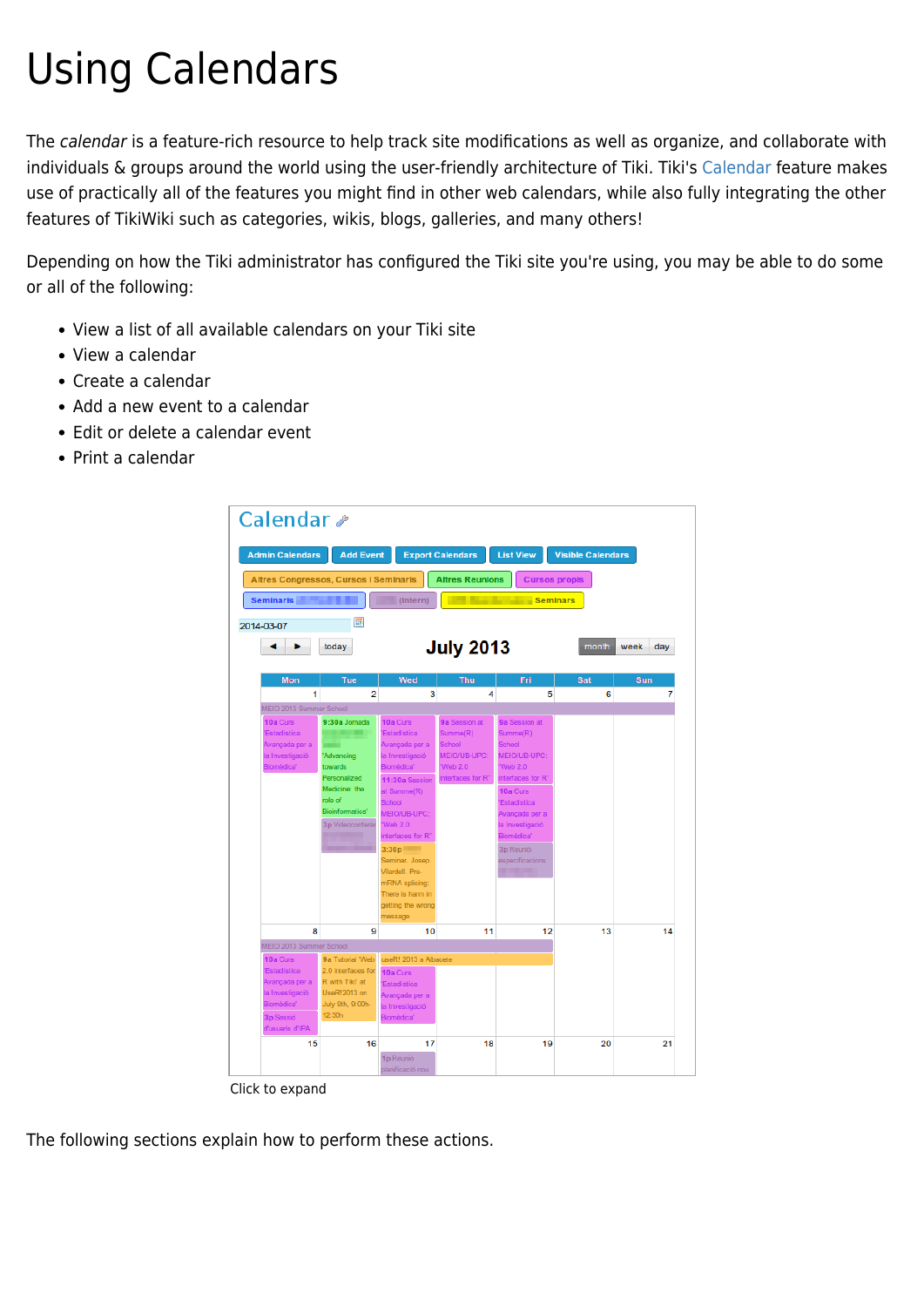# Navigating the Calendar The navigation bar

- Viewing \_\_\_ date
- Today's date (jump to today in calendar)
- Zoom Level/Views

| Filter<br>Calendar<br><b>WWW</b><br>WWW<br>HIIII<br>--------<br>-------<br>ay day day <b>Today:</b><br>sweek <b>Thursday 05 July, 2007</b> week ≫ Thu 05 Jul, 2007<br>smonth » [11:57 UTC]<br>  開<br>  開<br>list view |
|-----------------------------------------------------------------------------------------------------------------------------------------------------------------------------------------------------------------------|
| $\&$ > July 2007                                                                                                                                                                                                      |
| <b>Calendar Navigation Bar</b>                                                                                                                                                                                        |

- The Mini-Navigation Calendar
	- ?
	- x / clicking anywhere outside the mini-nav calendar
	- $\bullet \, << \, | >>$
	- $\cdot$  <  $| >$
	- Today
	- Week #
	- Selecting the date you wish to view

If you click on the focus date, and [Js Calendar](https://doc.tiki.org/Js-Calendar) is enabled, then a pop up graphical navigator will show up. See [Js](https://doc.tiki.org/Js-Calendar) [Calendar](https://doc.tiki.org/Js-Calendar) for more details.

## Special Features The Calendars Panel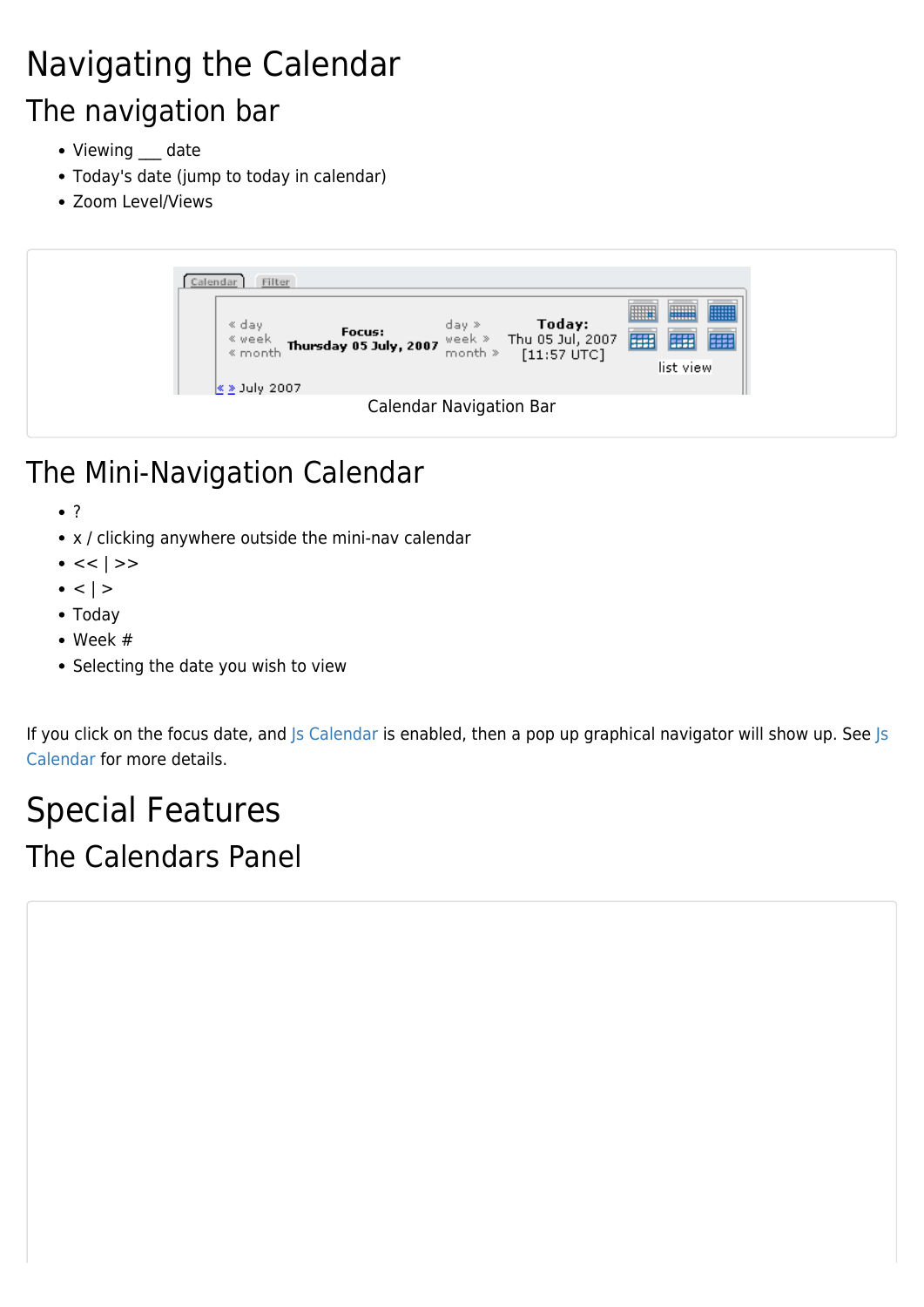| $q = FAQs$<br>$t =$ Trackers<br>$e =$ Ephemerides<br>$c =$ Charts |
|-------------------------------------------------------------------|
|-------------------------------------------------------------------|

### The Events Panel (brief note)

| Calendar                                                                                             |                     |
|------------------------------------------------------------------------------------------------------|---------------------|
| <b>Calendars Panel Events Panel</b>                                                                  | Hide                |
| <b>Add Calendar Item</b><br>$\bullet$ in test all.<br>$\bullet$ in irc meetings.<br>• in Development |                     |
|                                                                                                      | <b>Events Panel</b> |

# The Hide tab Zoom Levels/Views

#### Day

- Time
- Events
	- Assigned tool calendar(s)
	- Exact time
	- Linked page name (if applicable)
	- Who made the modification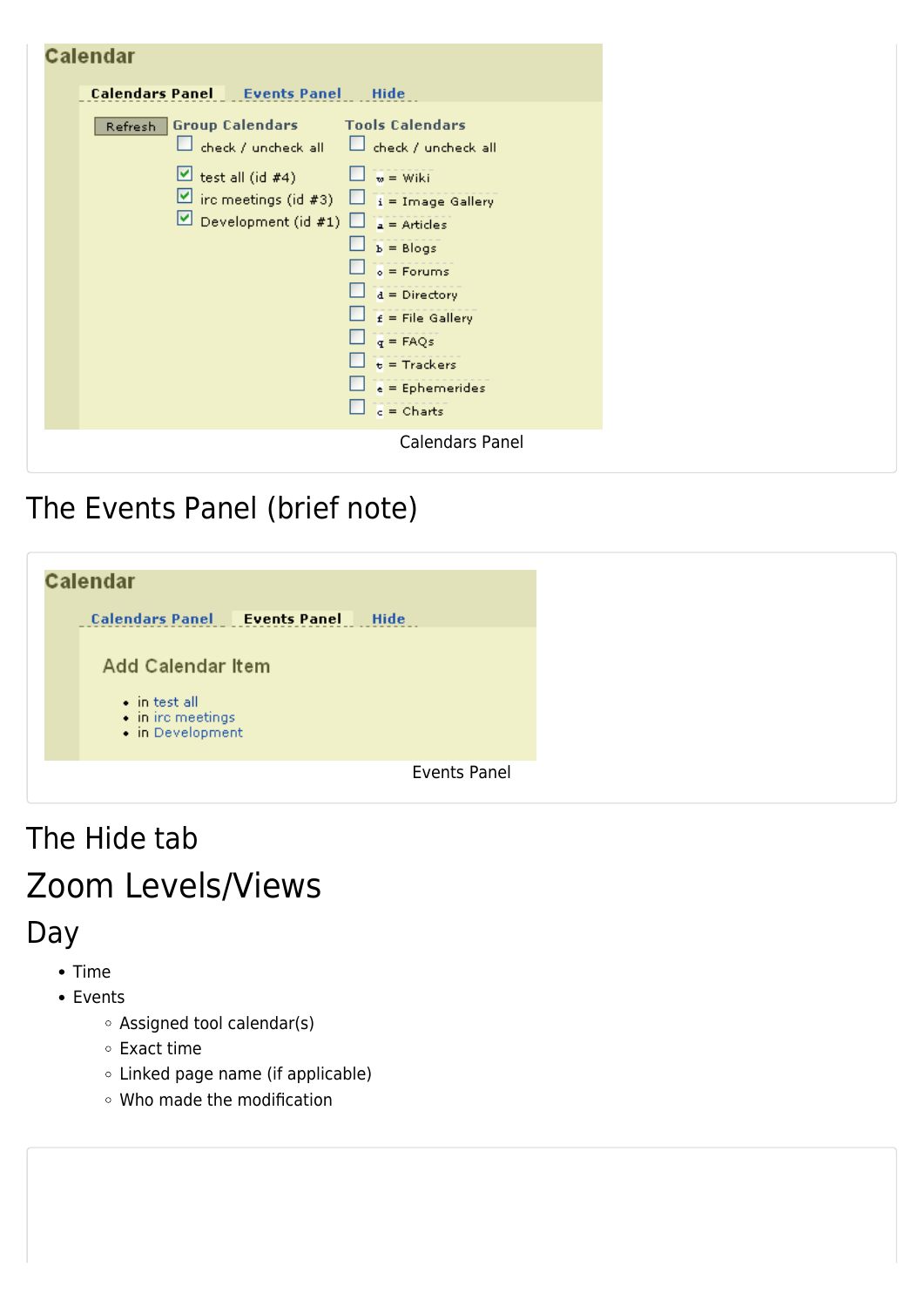|                | <b>Calendar</b>                                                      |                         |  |
|----------------|----------------------------------------------------------------------|-------------------------|--|
|                | <b>Calendars Panel Events Panel</b>                                  |                         |  |
|                | Monday 08 December, 2003 <- click to navigate                        | today: Mon 08 Dec, 2003 |  |
|                | <b>Hours Events</b>                                                  |                         |  |
| 0h             |                                                                      |                         |  |
| 1 <sub>h</sub> |                                                                      |                         |  |
| 2h             |                                                                      |                         |  |
| Зh             |                                                                      |                         |  |
| 4h             |                                                                      |                         |  |
| 5h             |                                                                      |                         |  |
| 6h             |                                                                      |                         |  |
| 7h             |                                                                      |                         |  |
| 8h             |                                                                      |                         |  |
| l9h.           |                                                                      |                         |  |
| 10h            | o 10:17 : Re: User Registration Fails Every Time by chimjw           |                         |  |
|                | w 10:32 : UserPagemusus Updated by musus                             |                         |  |
|                | o 10:38 : Upgrade from 1.7.1.1 to 1.7.4 by malhar                    |                         |  |
|                | o 10:54 : Bizarre display in IE? by joelg                            |                         |  |
| 11h            | w 11:46 : TikiTesters Updated by Chealer9<br>Added me :)             |                         |  |
| 12h            | o 12:05 : Re: Upgrade from 1.7.1.1 to 1.7.4 by Damian                |                         |  |
|                | o 12:08 : Re: Intranet - multiple lists of Article by Damian         |                         |  |
|                | o 12:10 : Re: Bizarre display in IE? by Damian                       |                         |  |
| 13h            |                                                                      |                         |  |
| 14h            | o 14:12 : Re: Re: This News Group by hengis                          |                         |  |
|                | o 14:33 : login with LDAP by Chengetai                               |                         |  |
| 15h            | t 15:37 : Tiki 1.8 CVS Bugs new item in tracker                      |                         |  |
|                | o 15:54 : Re: Re: Bizarre display in IE? by joelg                    |                         |  |
| 16h            |                                                                      |                         |  |
| 17h            | o 17:20 : Conditional menus? Module syntax info? by gstaniak         |                         |  |
| 18h            |                                                                      |                         |  |
|                | o 18:19 : Re: login with LDAP by Damian                              |                         |  |
|                | o 18:22 : Re: Conditional menus? Module syntax info? by Damian       |                         |  |
|                | o 18:35 : Re: Re: Conditional menus? Module syntax info? by gstaniak |                         |  |
| 19h            |                                                                      |                         |  |
| 20h            |                                                                      |                         |  |
| 21h<br>22h     |                                                                      |                         |  |
| 23h            |                                                                      |                         |  |
|                |                                                                      |                         |  |
|                |                                                                      | Day View                |  |

#### Week

- Date format
- Week #
- Days of the week
- Events
	- Basic Information
		- **Meaning/Definition**
		- Assigned tool calendar(s)
		- Linked page name (if applicable)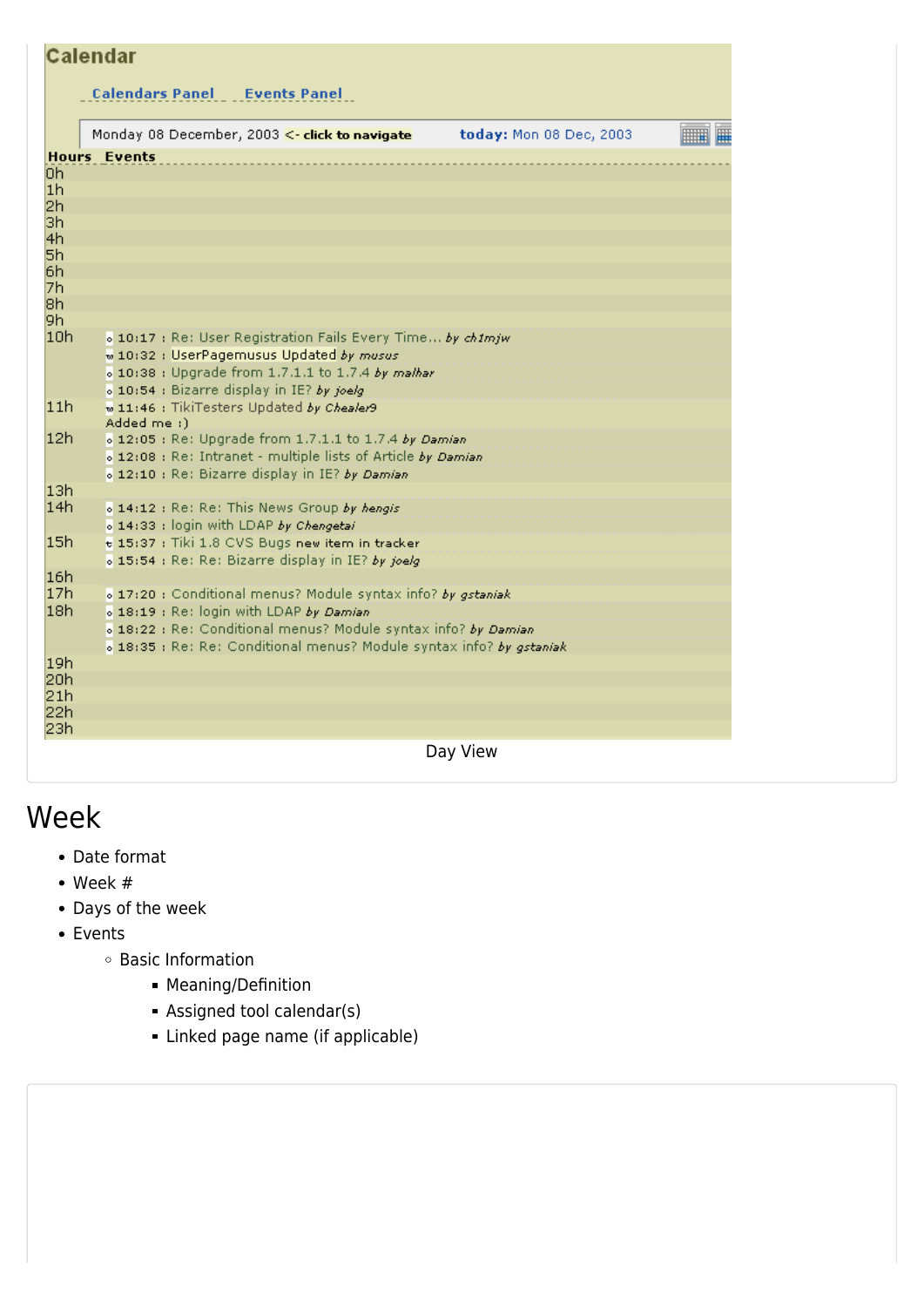| Calendar         |                                                                                                                                                                                              |                                                                                                                                       |                                                                                                                                                       |                                           |                                                                                                                                                                                                                                                                                                                                                              |                                                                                                                             |                                                                                                                                   |                                                             |
|------------------|----------------------------------------------------------------------------------------------------------------------------------------------------------------------------------------------|---------------------------------------------------------------------------------------------------------------------------------------|-------------------------------------------------------------------------------------------------------------------------------------------------------|-------------------------------------------|--------------------------------------------------------------------------------------------------------------------------------------------------------------------------------------------------------------------------------------------------------------------------------------------------------------------------------------------------------------|-----------------------------------------------------------------------------------------------------------------------------|-----------------------------------------------------------------------------------------------------------------------------------|-------------------------------------------------------------|
|                  |                                                                                                                                                                                              |                                                                                                                                       |                                                                                                                                                       |                                           |                                                                                                                                                                                                                                                                                                                                                              |                                                                                                                             |                                                                                                                                   |                                                             |
|                  |                                                                                                                                                                                              |                                                                                                                                       |                                                                                                                                                       |                                           |                                                                                                                                                                                                                                                                                                                                                              |                                                                                                                             |                                                                                                                                   |                                                             |
|                  |                                                                                                                                                                                              |                                                                                                                                       |                                                                                                                                                       |                                           |                                                                                                                                                                                                                                                                                                                                                              |                                                                                                                             |                                                                                                                                   |                                                             |
| Sunday           | Monday                                                                                                                                                                                       |                                                                                                                                       |                                                                                                                                                       |                                           |                                                                                                                                                                                                                                                                                                                                                              |                                                                                                                             |                                                                                                                                   |                                                             |
| 49 07/12         | <b>Contract</b>                                                                                                                                                                              |                                                                                                                                       |                                                                                                                                                       | <b>Contractor</b>                         |                                                                                                                                                                                                                                                                                                                                                              |                                                                                                                             |                                                                                                                                   | $\ddot{}$                                                   |
| ⊕ TikiUsabili… I |                                                                                                                                                                                              |                                                                                                                                       |                                                                                                                                                       |                                           | ? WOW                                                                                                                                                                                                                                                                                                                                                        |                                                                                                                             | ? WOW                                                                                                                             |                                                             |
| $\mathbf{w}$ CRM |                                                                                                                                                                                              |                                                                                                                                       |                                                                                                                                                       |                                           |                                                                                                                                                                                                                                                                                                                                                              |                                                                                                                             |                                                                                                                                   |                                                             |
| $\mathbf{w}$ CRM | $\overline{\mathbf{w}}$                                                                                                                                                                      |                                                                                                                                       |                                                                                                                                                       |                                           |                                                                                                                                                                                                                                                                                                                                                              |                                                                                                                             |                                                                                                                                   |                                                             |
| $\mathbf{w}$ CRM |                                                                                                                                                                                              |                                                                                                                                       |                                                                                                                                                       |                                           |                                                                                                                                                                                                                                                                                                                                                              |                                                                                                                             |                                                                                                                                   |                                                             |
| w.               |                                                                                                                                                                                              |                                                                                                                                       |                                                                                                                                                       |                                           |                                                                                                                                                                                                                                                                                                                                                              |                                                                                                                             |                                                                                                                                   |                                                             |
|                  | w                                                                                                                                                                                            |                                                                                                                                       |                                                                                                                                                       |                                           |                                                                                                                                                                                                                                                                                                                                                              |                                                                                                                             |                                                                                                                                   |                                                             |
| w                |                                                                                                                                                                                              |                                                                                                                                       |                                                                                                                                                       |                                           |                                                                                                                                                                                                                                                                                                                                                              |                                                                                                                             |                                                                                                                                   |                                                             |
|                  |                                                                                                                                                                                              |                                                                                                                                       |                                                                                                                                                       |                                           |                                                                                                                                                                                                                                                                                                                                                              |                                                                                                                             |                                                                                                                                   |                                                             |
|                  |                                                                                                                                                                                              |                                                                                                                                       |                                                                                                                                                       |                                           |                                                                                                                                                                                                                                                                                                                                                              |                                                                                                                             |                                                                                                                                   |                                                             |
|                  |                                                                                                                                                                                              |                                                                                                                                       |                                                                                                                                                       |                                           |                                                                                                                                                                                                                                                                                                                                                              |                                                                                                                             |                                                                                                                                   |                                                             |
|                  |                                                                                                                                                                                              |                                                                                                                                       | ۰                                                                                                                                                     |                                           |                                                                                                                                                                                                                                                                                                                                                              |                                                                                                                             |                                                                                                                                   |                                                             |
|                  | w                                                                                                                                                                                            |                                                                                                                                       | ы                                                                                                                                                     |                                           |                                                                                                                                                                                                                                                                                                                                                              |                                                                                                                             |                                                                                                                                   |                                                             |
|                  |                                                                                                                                                                                              |                                                                                                                                       |                                                                                                                                                       |                                           |                                                                                                                                                                                                                                                                                                                                                              |                                                                                                                             |                                                                                                                                   |                                                             |
| JsCalendar       | w                                                                                                                                                                                            |                                                                                                                                       |                                                                                                                                                       |                                           |                                                                                                                                                                                                                                                                                                                                                              |                                                                                                                             |                                                                                                                                   |                                                             |
| TO.              |                                                                                                                                                                                              |                                                                                                                                       |                                                                                                                                                       |                                           |                                                                                                                                                                                                                                                                                                                                                              |                                                                                                                             |                                                                                                                                   |                                                             |
| JsCalendar       |                                                                                                                                                                                              |                                                                                                                                       |                                                                                                                                                       |                                           |                                                                                                                                                                                                                                                                                                                                                              |                                                                                                                             |                                                                                                                                   |                                                             |
|                  |                                                                                                                                                                                              |                                                                                                                                       |                                                                                                                                                       |                                           |                                                                                                                                                                                                                                                                                                                                                              |                                                                                                                             |                                                                                                                                   |                                                             |
|                  |                                                                                                                                                                                              |                                                                                                                                       |                                                                                                                                                       |                                           |                                                                                                                                                                                                                                                                                                                                                              |                                                                                                                             |                                                                                                                                   |                                                             |
|                  |                                                                                                                                                                                              |                                                                                                                                       |                                                                                                                                                       |                                           |                                                                                                                                                                                                                                                                                                                                                              |                                                                                                                             |                                                                                                                                   |                                                             |
|                  | w.                                                                                                                                                                                           |                                                                                                                                       |                                                                                                                                                       |                                           |                                                                                                                                                                                                                                                                                                                                                              |                                                                                                                             |                                                                                                                                   |                                                             |
|                  | CysEtiquett.                                                                                                                                                                                 |                                                                                                                                       |                                                                                                                                                       |                                           |                                                                                                                                                                                                                                                                                                                                                              |                                                                                                                             |                                                                                                                                   |                                                             |
|                  | $\mathbf{w}$                                                                                                                                                                                 |                                                                                                                                       |                                                                                                                                                       |                                           |                                                                                                                                                                                                                                                                                                                                                              |                                                                                                                             |                                                                                                                                   |                                                             |
|                  |                                                                                                                                                                                              |                                                                                                                                       |                                                                                                                                                       |                                           |                                                                                                                                                                                                                                                                                                                                                              |                                                                                                                             |                                                                                                                                   |                                                             |
|                  |                                                                                                                                                                                              |                                                                                                                                       |                                                                                                                                                       |                                           |                                                                                                                                                                                                                                                                                                                                                              |                                                                                                                             |                                                                                                                                   |                                                             |
|                  |                                                                                                                                                                                              |                                                                                                                                       |                                                                                                                                                       |                                           |                                                                                                                                                                                                                                                                                                                                                              |                                                                                                                             |                                                                                                                                   |                                                             |
| w                |                                                                                                                                                                                              |                                                                                                                                       |                                                                                                                                                       |                                           |                                                                                                                                                                                                                                                                                                                                                              |                                                                                                                             |                                                                                                                                   |                                                             |
| TikiPackage      | w                                                                                                                                                                                            |                                                                                                                                       |                                                                                                                                                       |                                           |                                                                                                                                                                                                                                                                                                                                                              |                                                                                                                             |                                                                                                                                   |                                                             |
| w                |                                                                                                                                                                                              |                                                                                                                                       |                                                                                                                                                       |                                           |                                                                                                                                                                                                                                                                                                                                                              |                                                                                                                             |                                                                                                                                   |                                                             |
|                  | w Calendar<br>« Calendar<br>w Calendar<br>TO.<br>JsCalendar<br>10<br>JsCalendar<br>$\mathbf{v}$<br>JsCalendar<br>w Calendar<br>w Calendar…<br>w Calendar…<br>w<br>TikiPackage<br>w Calendar… | $+ 08/12$<br>CalendarDev<br>CalendarDev<br>w<br>w<br>+ tw.o on<br>w.<br>CysBranch1<br>CvsEtiquett.<br>w<br>UserPagexe<br>$\mathbf{w}$ | w TikiTesters<br>UserPageSqu<br>UserPageSqu<br>w TikiTesters<br>ReleaseProc<br>CysBranch18<br>CvsEtiquett<br>BRANCH-1-8<br>UserPagexel<br>UserPagexen | $\overline{w}$ TikiTesters $\overline{w}$ | <b>Calendars Panel Events Panel</b><br>$+ 09/12$<br>» InstallTiki<br>w TikiTesters w InstallTiki<br>o Intranet -<br>UserPageSqu. . Repex<br>。Re: User<br>。Upgrade<br>Bizarre<br>TikiTesters<br>$Re:$<br>$Re:$<br>$\circ$ Re:<br>$Re: Re:$<br>login with<br>$\epsilon$ Tiki 1.8<br>$03:00 - 05:007$<br>in Development<br><b>BRANCH-1-8</b><br>context on irc. | Monday 08 December, 2003 <- click to navigate<br>$+ 10/12$<br>UserPagemus<br>frozen stable release<br>has been done in live | Redflo has conducted the<br>branching of 1.8, with help<br>of mose, for working on a<br>candidate. The operation<br>click to edit | today: Mon 08 Dec<br>Tuesday Wednesday Thursday<br>$+11/12$ |

- Detail Information
	- **Meaning/Definition**
	- Exact time
	- Assigned tool calendar(s)
	- **Event description**
	- Who made the modification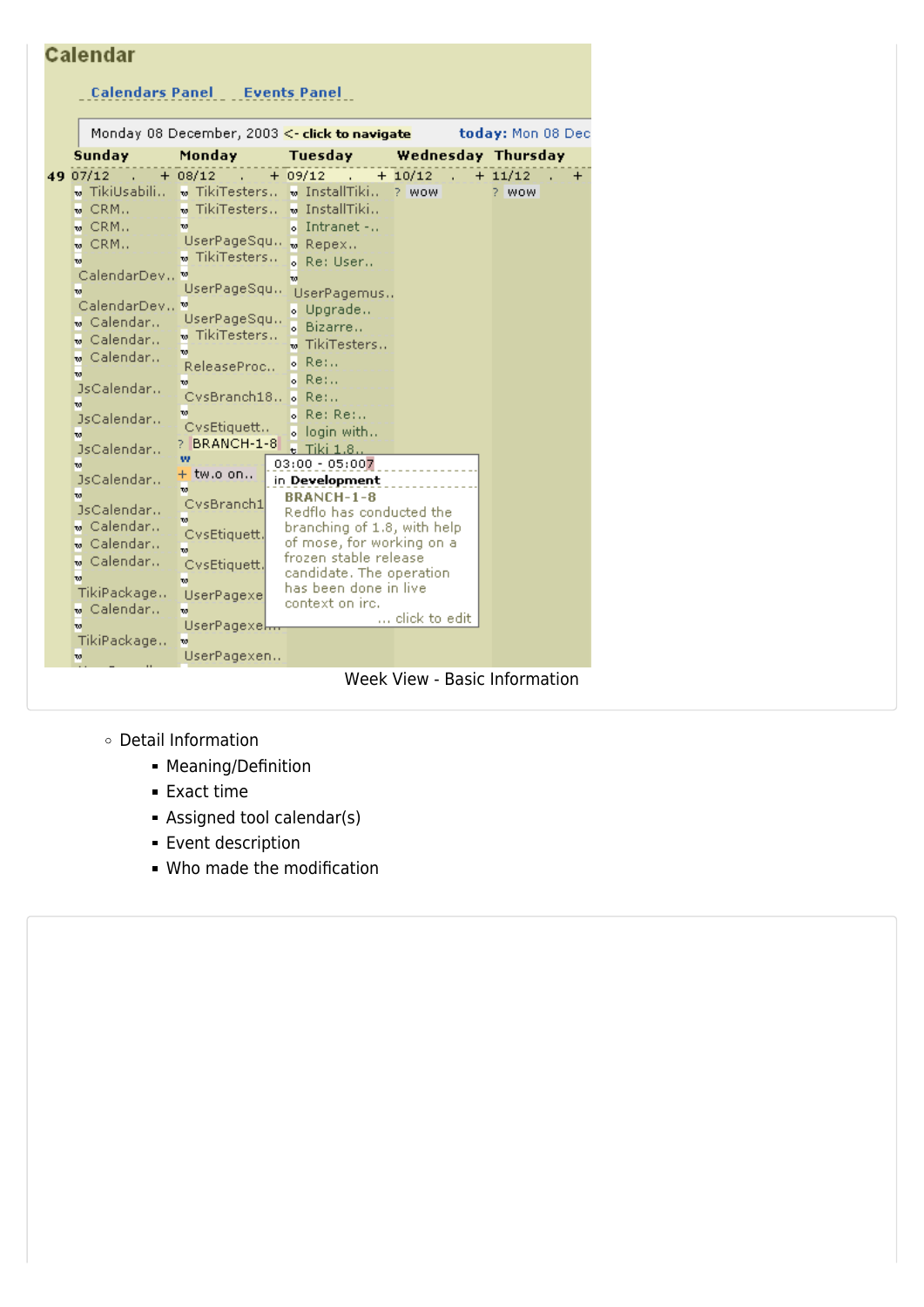| Calendar                                                                                                                                                                                                                                                                                                                                                                                                             |                                                                                                                                                                                                                                                                                                                                                                                                                                                                                              |                                                                                                                                                                                                                                                                                                                                       |                                    |                         |                    |           |
|----------------------------------------------------------------------------------------------------------------------------------------------------------------------------------------------------------------------------------------------------------------------------------------------------------------------------------------------------------------------------------------------------------------------|----------------------------------------------------------------------------------------------------------------------------------------------------------------------------------------------------------------------------------------------------------------------------------------------------------------------------------------------------------------------------------------------------------------------------------------------------------------------------------------------|---------------------------------------------------------------------------------------------------------------------------------------------------------------------------------------------------------------------------------------------------------------------------------------------------------------------------------------|------------------------------------|-------------------------|--------------------|-----------|
|                                                                                                                                                                                                                                                                                                                                                                                                                      | <b>Calendars Panel Events Panel</b>                                                                                                                                                                                                                                                                                                                                                                                                                                                          |                                                                                                                                                                                                                                                                                                                                       |                                    |                         |                    |           |
|                                                                                                                                                                                                                                                                                                                                                                                                                      | Monday 08 December, 2003 <- click to navigate                                                                                                                                                                                                                                                                                                                                                                                                                                                |                                                                                                                                                                                                                                                                                                                                       |                                    | today: Mon 08 Dec, 2003 |                    |           |
| <b>Sunday</b>                                                                                                                                                                                                                                                                                                                                                                                                        | Monday                                                                                                                                                                                                                                                                                                                                                                                                                                                                                       | <b>Tuesday</b>                                                                                                                                                                                                                                                                                                                        | Wednesday Thursday                 |                         | Friday             | Saturd    |
| 49 07/12<br>» TikiUsabili -<br>$\mathbf{w}$ CRM<br>$\mathbf{w}$ CRM<br>$\mathbf{w}$ CRM<br>w<br>CalendarDev., ™<br>w.<br>CalendarDev ™<br>w Calendar…<br>w Calendar<br>w Calendar…<br>w<br>JsCalendar<br>$\mathbf{w}$<br>JsCalendar<br>$\mathbf{w}$<br>JsCalendar<br>$\mathbf{w}$<br>JsCalendar<br>w.<br>JsCalendar<br>w Calendar<br>w Calendar<br>w Calendar<br>w.<br>TikiPackage<br>w Calendar<br>w<br>TikiPackage | $+ 08/12$<br>$\mathcal{L}^{\mathcal{L}}$<br>$\mathbf w$ TikiTesters $\mathbf w$ InstallTiki<br>$\bullet$ TikiTesters $\bullet$ InstallTiki<br>w<br>UserPageSqu. w Repex<br>w TikiTesters<br>UserPageSqu<br>UserPageSqu<br>w TikiTesters<br>w.<br>ReleaseProc<br>$\mathbf{w}$<br>CysBranch18 . Re:<br>w<br>CvsEtiquett<br>PBRANCH-1-8<br>w<br>$+$ tw.o on<br>w<br>CvsBrancl<br>w<br>CysEtique<br>$\overline{\mathbf{w}}$<br>CysEtique<br>$\mathbf{w}$<br>UserPagexen<br>w<br>UserPagexen<br>w | $+ 09/12$<br>。Intranet -<br>. Re: User<br>w<br>UserPagemus<br>。 Upgrade<br><b>&amp; Bizarre</b><br>TikiTesters<br>$\circ$ Re:<br>$\circ$ Re:<br>$o$ Re: Re:<br>. login with<br>$E$ Tiki $1.8$<br>Re: Re:<br>ы<br>ы<br>$04:00 - 05:003$<br>in Development<br>tw.o on BRANCH-1-8<br>mose upgraded tikiwiki.org<br>in stable BRANCH 1.8. | $+10/12$<br>? WOW<br>click to edit | $+ 11/12$<br>? WOW      | $+ 12/12$<br>? WOW | $+ 13/12$ |
|                                                                                                                                                                                                                                                                                                                                                                                                                      |                                                                                                                                                                                                                                                                                                                                                                                                                                                                                              |                                                                                                                                                                                                                                                                                                                                       | Week View - Detailed Information   |                         |                    |           |

#### Month

- Date format
- Week #
- Days of the week

|  | $\infty$ | $\bullet$ TikiProfile<br>$\bullet$ TikiProfile<br>$\bullet$ TikiProfile<br>  TikiDocumen |  |  |  |                                                                         |  |  |  |  |  |
|--|----------|------------------------------------------------------------------------------------------|--|--|--|-------------------------------------------------------------------------|--|--|--|--|--|
|  |          |                                                                                          |  |  |  | 50 14/12 . + 15/12 . + 16/12 . + 17/12 . + 18/12 . + 19/12 . + 20/1     |  |  |  |  |  |
|  |          |                                                                                          |  |  |  | 51 21/12 $+22/12$ $+23/12$ $+24/12$ $+25/12$ $+25/12$ $+26/12$ $+27/12$ |  |  |  |  |  |
|  |          |                                                                                          |  |  |  | 52 28/12 . + 29/12 . + 30/12 . + 31/12 . + 01/01 . + 02/01 . + 03/0     |  |  |  |  |  |
|  |          |                                                                                          |  |  |  | <b>Month View</b>                                                       |  |  |  |  |  |